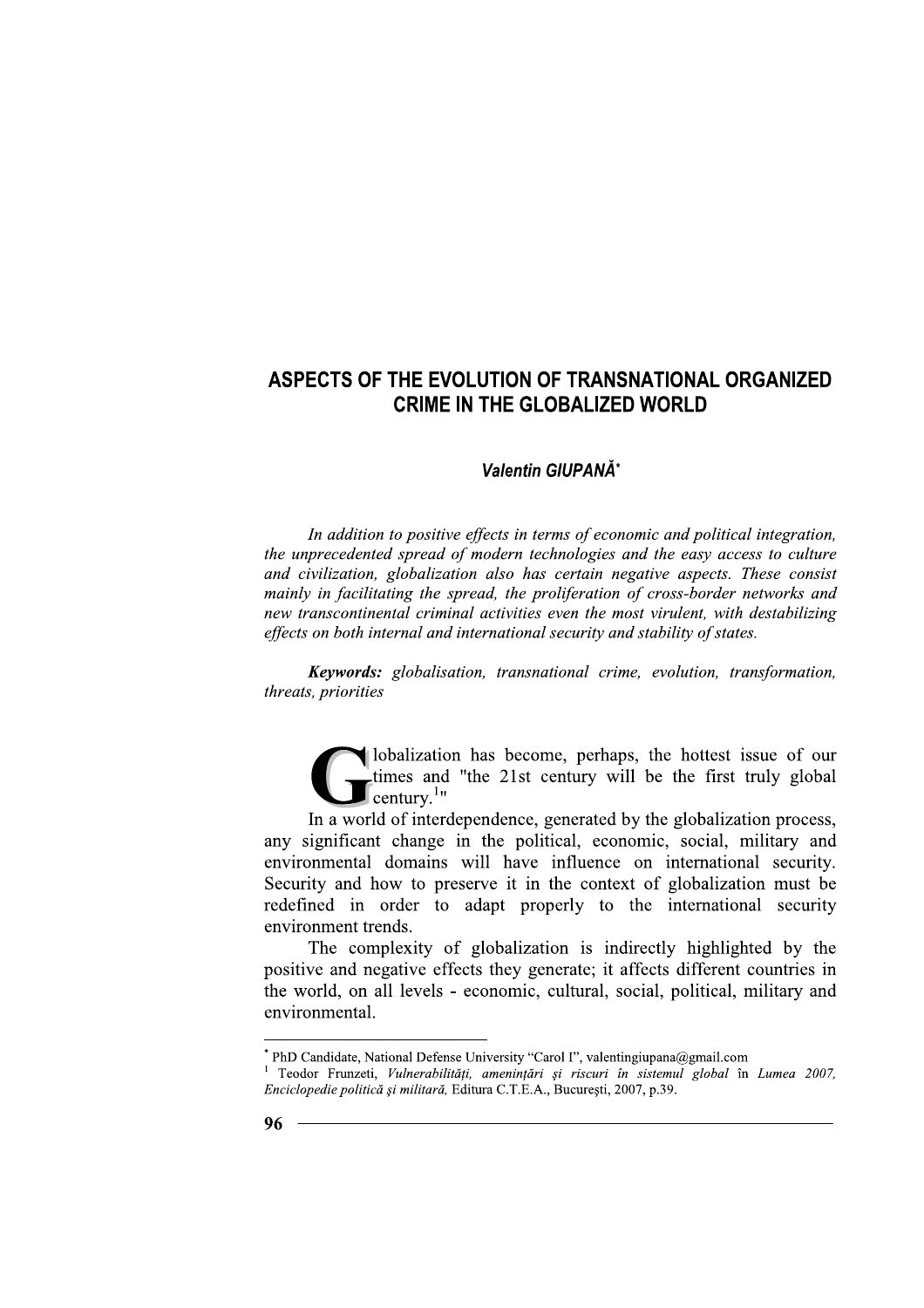Globalization has exposed us to new threats, has changed the way the former threats acted upon our interests and values but, at the same time, it has visibly improved our ability to counter them.

The influence of globalization on the security issue has generated in recent years one of the greatest debates of the contemporary world. It has become the object of interest of politicians, experts and policy analysts and, last but not least, professors and researchers from academia and scientific research institutions in the fields of international relations, irenology and polemology. Naturally, an extensive and impressive literature has also appeared.

We consider that the drive of some theorists and specialists in security to find a common ground for the scientific research in this area is more than useful. Otherwise, at some point, different issues will be addressed as security issues. This goal will not be easily achieved if we consider that the definition of security may be misinterpreted because of its core elements belonging to morals, ethics, philosophy, religion or ideology.

Besides the requirement of acknowledging and constantly reflecting on this process, globalization also causes some concerns and even fear. Concerns arise from the chaotic character of this process, making it impossible to control and manage, while fear relates to what we call "negative globalization", that is, the dangers and threats that become crossborder.

Criminal organizations operating internationally make profits from illegal transactions, which they use afterwards in order to expand their influence upon politics, the economic sector, mainly in finance, trade, industry, and especially upon the media.

The growing umber of studies in this area can be helpful in determining the content and prospects of international relations, which in the current period are characterized by complexity, diversity and even uncertainty<sup>2</sup>.

In generic terms, cross-border organized crime in its various forms occurs continuously over a period of time, determined by illegal goals. It is represented by structures deliberately set on the territory of two or more

<sup>&</sup>lt;sup>2</sup> Daniel Ghiba, NATO - Între succesul transformării și transformarea succesului, în Univers Strategic, Ed. Universitatea Crestină "Dimitrie Cantemir" Bucuresti, 2010, pp. 91-104.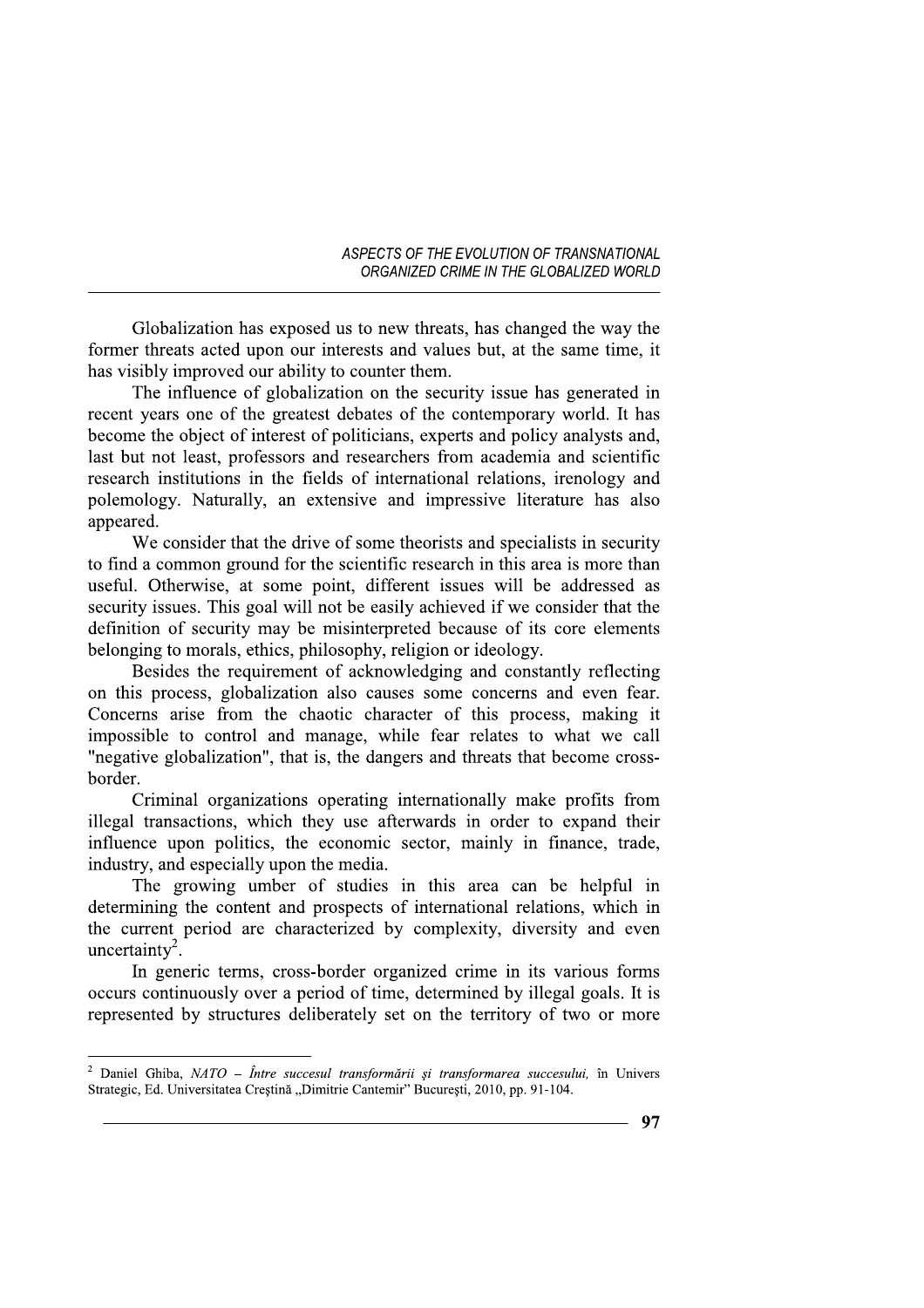states, where they perform illegal activities, which, by scale and consequences, become a threat to national security.

Reducing the impact of organized crime, cross-border crime, and terrorism is a strategic objective placed on the public agenda in the list of priorities of European Union integration process<sup>3</sup>. The main areas of intervention are specific to this strategic objective: combating drug trafficking and consumption and also improving victim assistance services; ensuring consistent and effective policies to combat illegal migration; preventing and combating human trafficking and eliminating the negative effects it may have on individuals and society; preventing and combating cybercrime; and not the least the fight against money laundering and criminal activities including terrorism.

Within security environments, organized crime is considered one of the most important threats to security and stability. The means and methods available allow it to infiltrate in the economic, political, financial and governmental actions and to influence economically competitive legal markets, the decision making process, and control mechanisms at the local, regional and even global levels.

The evolution of contemporary societies shows that although the measures taken and the intervention of specialized agencies in reinstating the social control against acts of delinguency and crime have increased, in many countries there is a resurgence and a multiplication of crimes committed with violence and aggression and also of crimes committed in the economic and banking fields, such as fraud, extortion, bribery and corruption.

Organized crime and violence are not, however, a new phenomenon; the emergence of various trends is closely related to the development of individuals, groups, organizations and societies.

The activities performed within organized crime have a secret and well-organized character, which make them have a very negative social impact. In many countries, it represents the "insidious cancer<sup>4</sup>" which weakens the power of society, threatens the integrity of government, increases taxes added to the price of goods, jeopardizes the jobs and security

<sup>&</sup>lt;sup>3</sup> National Strategy of Defense, Bucharest 2010, p. 21

 $4$  www.descopera.ro, 11.01. 2010.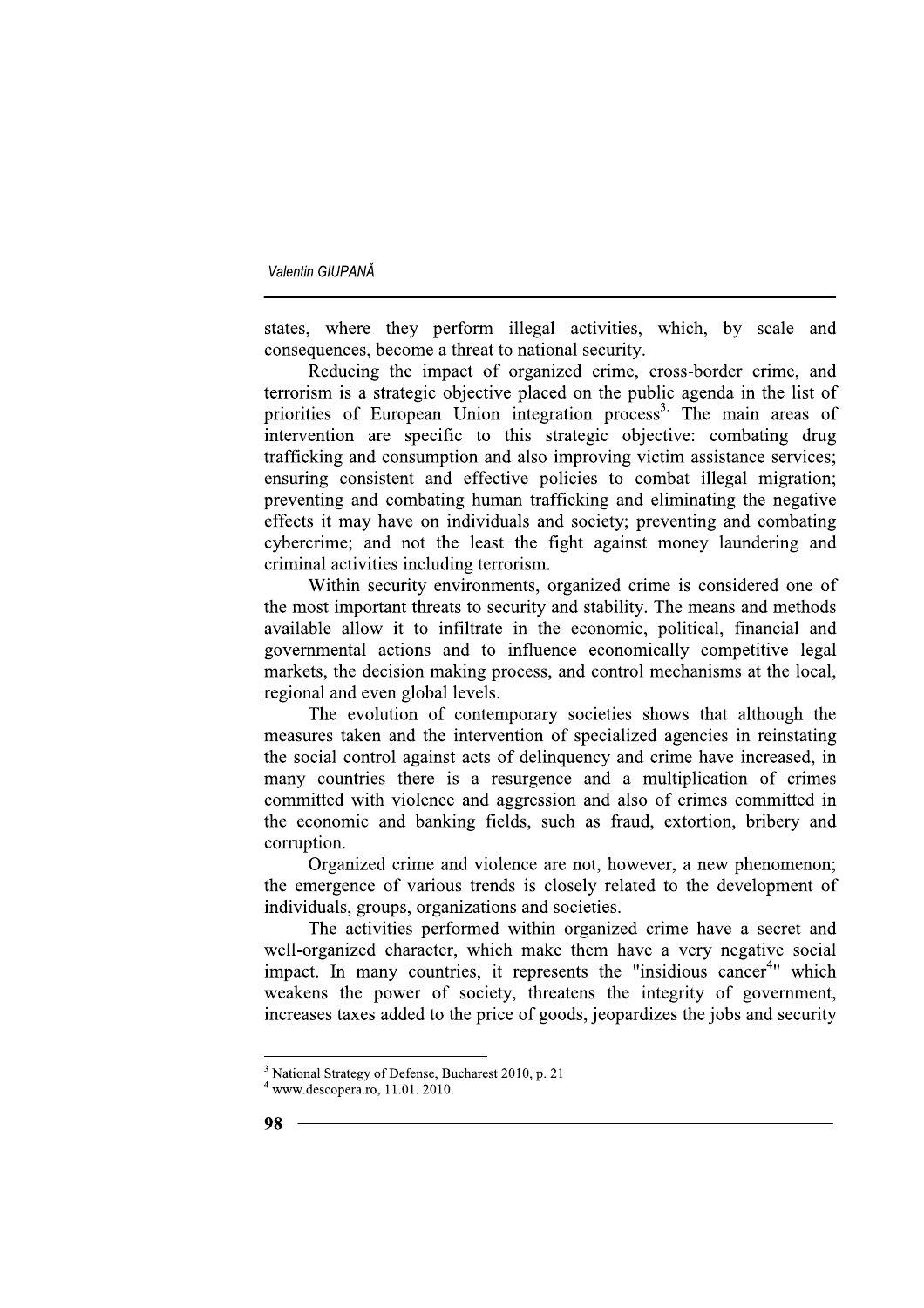of citizens, harms the competing economic agents, through their money control unions, finally achieving a strong influence in the economic, social, and especially political fields.

An undeniable truth is that history has witnessed no other case of violent actions at such a large scale, and such serious consequences than the violence performed within organized crime occurring today, although organized time has existed as a phenomenon since ancient times.

There are no written proofs of instances of organized crime in Sumer, the first known civilization of the world, six millennia ago, although they certainly existed in those days too. Hammurabi's Code, the first code of law ever published, however, hints at the fact that such crimes were as real as possible in Babylon 4,000 years ago.

It must be mentioned that the first forms of organized crime that were ever written are those of ancient Egypt. When teenage Pharaoh Tutankhamen's tomb was disclosed, namely in 1922, the world was amazed at the treasure hidden in the royal crypt. It took Howard Carter many years to make an inventory and categorize everything that had been discovered. Yet, Tutankhamen was only a minor pharaoh, who died mysteriously at the age of 18, which is probably why the final resting place had gone unnoticed by tomb raiders. However, no other royal tomb was discovered intact, which can only ignite the imagination of those who seek to understand the huge amount of treasure deposited there, by the side of powerful rulers, over time. Apparently, the profanation of tombs does not fall into the pattern of organized crime. Interestingly, however, there is an account of something which happened during the reign of Pharaoh Ramses IX (1129 - 1111 BC). The document is called the Papyrus Abbot and includes the testimonies of Grand Vizier Khaemuaset and the two administrators who were subordinated to him, Paser and Paur, about the capture of a group of grave robbers. The action seemed taken from a thriller, as the authorities of the time secretly pursued the movements of a genuine gang of robbers, succeeding in capturing eight of them. Moreover, the testimony of one of the defendants is even more interesting, testimony given in the two other ancient documents (Amherst Papyrus and Leopold II Papyrus). Here, the accused confesses, probably under torture, that the whole group was organized and guided by a local mayor, a character who certainly had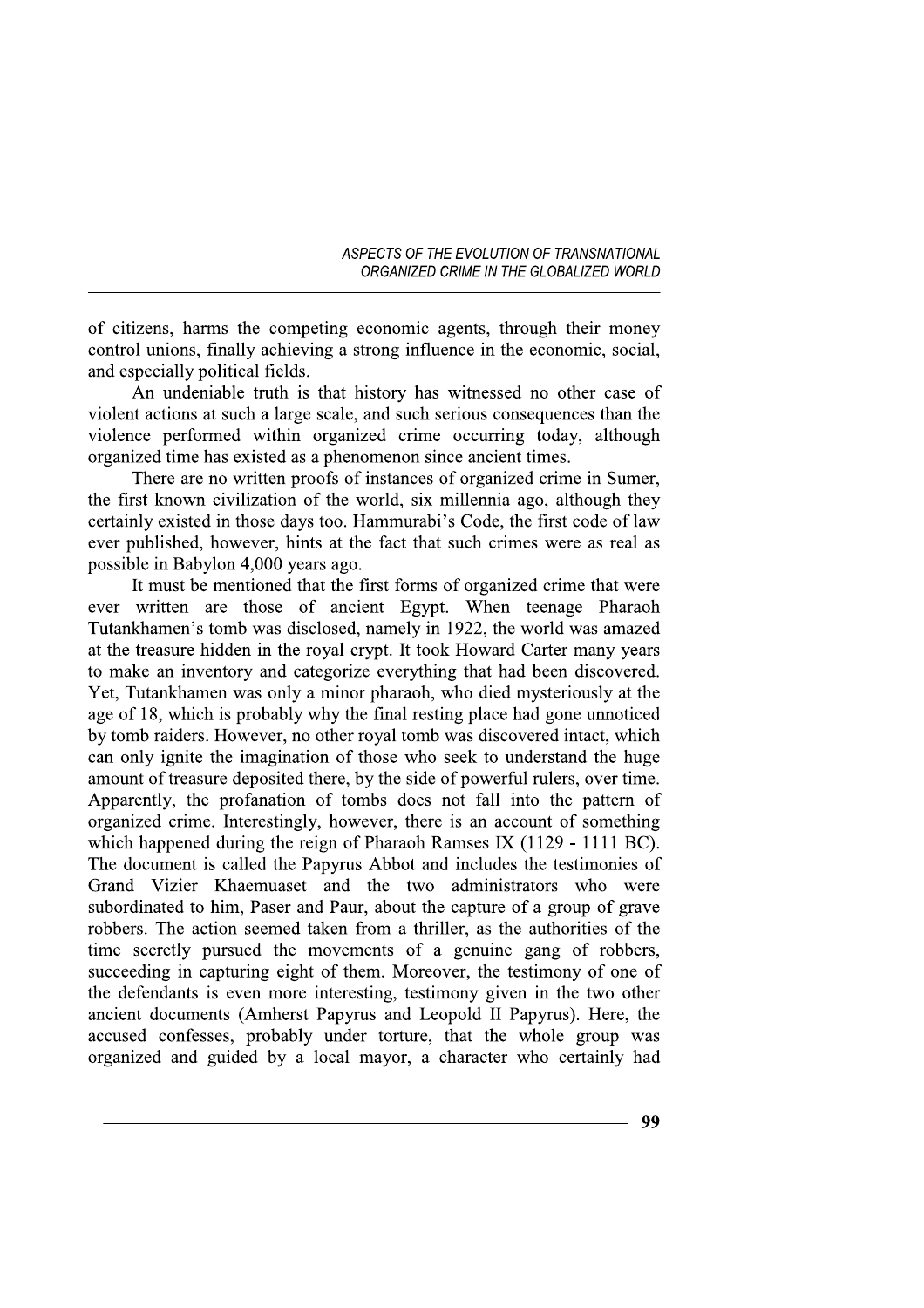accurate information on the amount and quality of artifacts deposited in the grave<sub>5</sub>.

Another sample, perhaps better organized, was that of the priests who officiated royal burials. Under the pretext of moving the Pharaoh's treasures to safer places, they pretended to have lost a large part of them. As expected, gangs which had been well advised in advance did the whole deed, leaving priests out of any suspicion.

In Ancient Greece and Rome, the phenomenon was already well known. It was not seldom that the trafficking and smuggling of grain, slaves and luxury goods almost threw the two powers into economic collapse. Even then, organized crime tended to affect the highest levels of power, and the phenomenon itself could already be found at every social level.

It was not for nothing that organized crime and particularly the Mafia as one of its representatives, was always associated with southern Italy. The first mention of a criminal organization in the classical sense of the word was made in the ninth century in Sicily during the Arab domination of the island. Other historical sources set this phenomenon 200 years later, in the same place, during the Norman occupation. In fact, Sicily has been a colony exploited in turn by Greeks, Carthaginians, Romans, Arabs, Normans, Germans, French, Aragonese, Spaniards, Bourbons, and especially the Inquisition6.

Sicily thus became the land suitable for the development of the phenomenon of banditry as a struggle against the oppressors. "Vendetta" – revenge and the mafia were only a few weapons the helpless could use in a world where justice was at the mercy of the feudal lord.

Over time, the rapid pace of technology has radically changed economic and social life and the working arrangements at all levels, giving rise to new expressions of organized crime.

The term Mafia, characteristic of Sicily, is as controversial as the beginning of the phenomenon itself. Some researchers say that the origin of this word is the Arabic expression Maha'Fat  $-$  protection, immunity, privilege – or the word: Mahias, from the same language, which means haughtiness, pride, arrogance. Other historians believe that the Mafia would

 $<sup>5</sup> I bidem$ </sup>

 $6$  Ibidem

 $100 -$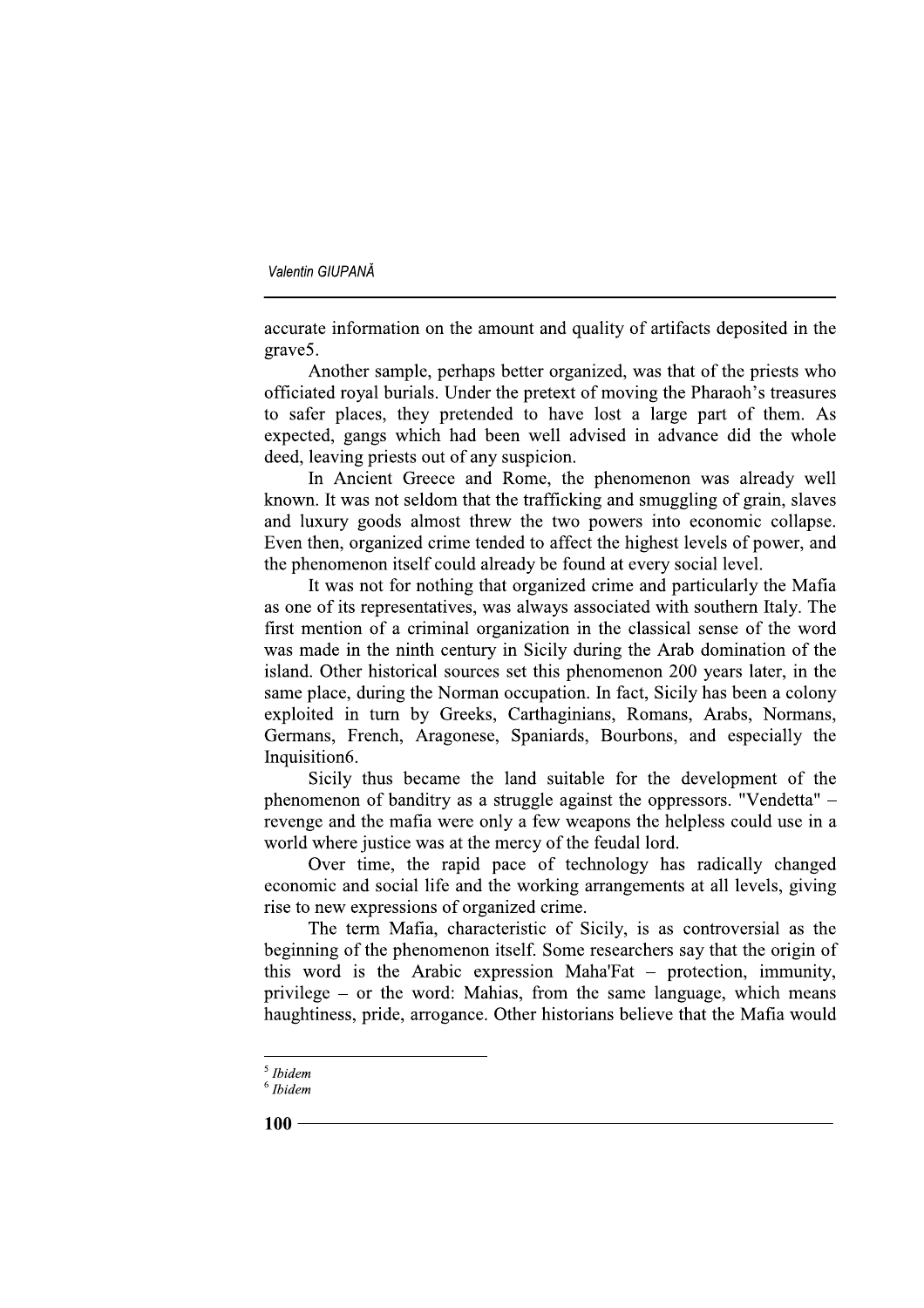be short formula ""Morte ai francesi Italia anelai!" ("Death to the French, cries Italy!") the motto of the clandestine movement which appeared in Palermo in 1282, in response to the oppression of the Norman domination<sup>'</sup>.

The mafia type organizations in Sicily have radically changed starting with the eighteenth century. During that period the embryonic structures of the so-called "black mafia" or "dark mafia" appeared. It began with the recruitment by the local barons of armed guards and supervisors, by which they tried to prevent the deterioration of their feudal rights. The Mafia apparatus, consisting of "gabellotti" - middlemen between peasants and nobles, were soon able to deal from positions of power both with the former and with the latter. This fact was also mentioned by Michele Pantaleone, an Italian<sup>8</sup> journalist: "A rough justice imposed by terror, not by respect for the law, as the desire to avoid at all costs the intervention of public power in its affairs. Mafia was able to impose itself as referee and peacemaker and as a quick and quiet instrument executing acts of justice based on the old law of retaliation."

If the Mafia was able to persist over many generations, if today it is still strong enough, this is due to the famous law of silence – Omerta. Dictum "Chi tace campa!" - Who is silent lives!, is a general rule that has become typical for any group anywhere in the world of mafia<sup>9</sup>.

In the same Middle Ages and for similar causes, Asia experienced a strong resurgence of organized crime. In Japan, the dreaded Yakuza organization had its origins in the Japanese feudal system, where the bandits turned samurai (ronin) coming to the aid of the poor or trying to profit from them. Moreover, even in the current structure, Yakuza still has many aspects of Japanese feudalism, in point of behavior, rituals and symbolism<sup>10</sup>.

In China, the current criminal associations find their origins about three centuries ago, in the shape of revolutionary-nationalist groups created in order to remove the Ch'ing dynasty, originating in Manchuria, and to reaffirm the leadership of Ming Dynasty Chinese empire. The term Triads by which Chinese criminal groups are identified today, was first used by the

Michele Pantaleone, Mafia și politica, Ed. Politică, București, 1964, p. 76.

 $8$  Ibidem, p. 56

Ibidem, p. 81.

 $10$  www.descopera.ro, 12.01. 2010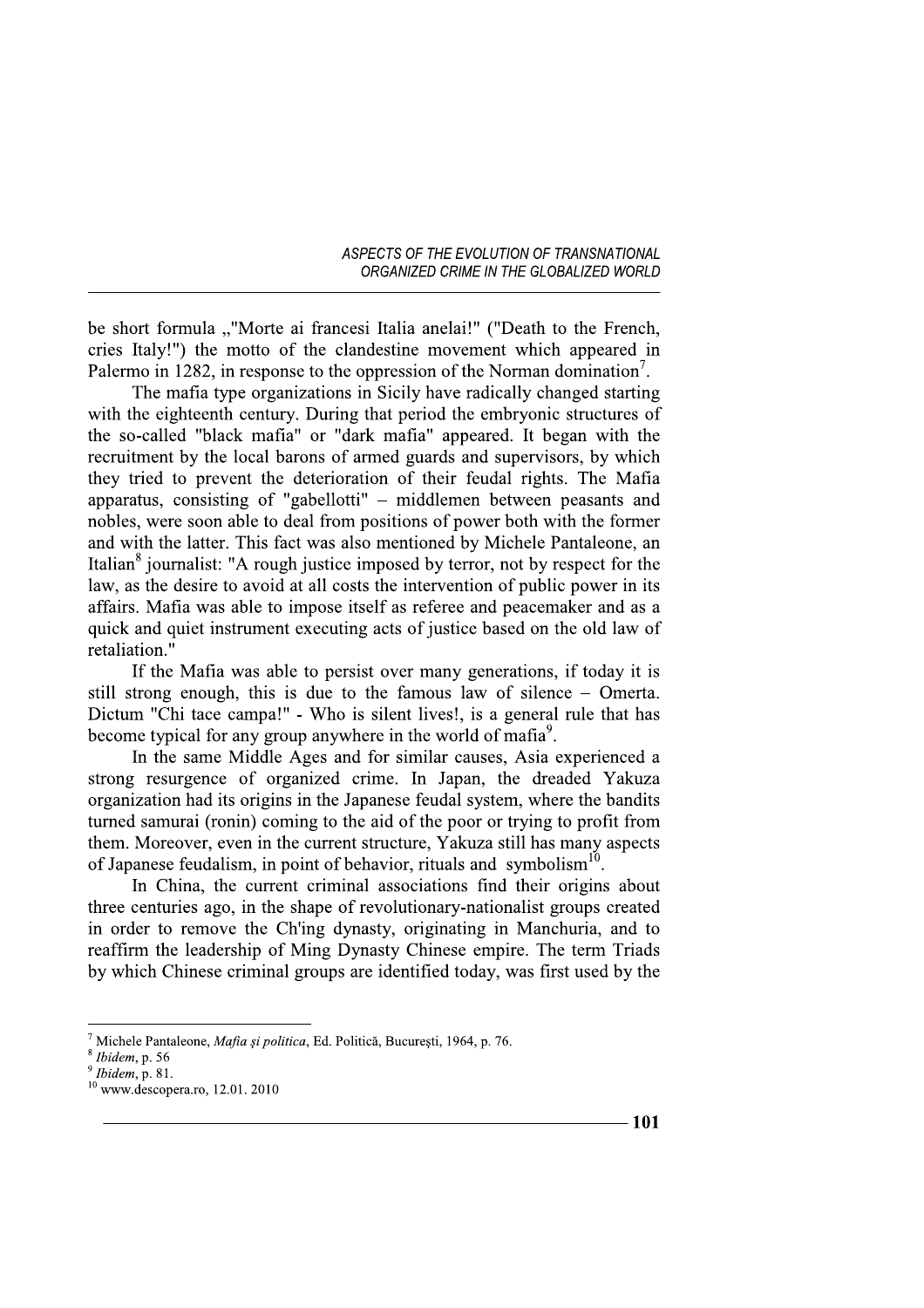British to individualize the three fundamental forces of the universe recognized by members of these groups: heaven, earth and human being.

Russia is the latest entrant among black elites and organized crime; however, criminology experts argue that Russian mafia has gained world supremacy in less than 20 years. Structures torn from former KGB and Soviet authorities or born in the camps of Siberia, the Russian mafia organizations soon came to overthrow the Chinese Triads and Japanese Yakuza, even in their areas of influence. With their extreme force, Russian gangsters have occupied most of the Asian black market (trafficking in drugs, arms, people, etc..) gradually advancing to the Americas, Africa, Australia and Europe<sup>11</sup>.

The Promised Land for most of the immigrants of the nineteenth century and early twentieth century, the United States proved, as expected, an ideal ground for gangster refugees from the Old World. If certain ethnic groups (Czechs, Greeks, English, Spanish, French, Romanians, Ukrainians, Scandinavians, Russians and Chinese) had been harnessed to the plow colonization and development of America, many members of the Sicilian, Irish and Hebrew community showed a permanent distrust for slogans that preached "the virtues of work" in the industry. They remained on the same positions that discriminated groups adopt to fight from. They created a mafia in order to exploit their kin and then the representatives of other ethnic groups living in their areas of influence.

The Irish band "White Hand" was the first form of organized crime on American soil. Founded around 1860, it began by exploiting poor Irish families and continued by moving its area of influence the Italian community which had become more numerous. In response, in 1890, Mano Nera – Black Hand arose, the first manifestation of the Sicilian Mafia in America. At the same time, the Purple Gang appeared, the ethnic group of Hebrew Mafia. A long and bloody war began between Irish and Italians ended, under the strong influence of Al Capone, with the Italian victory. As for the Hebrew Purple band, it sided with each group in turn, winding up in a symbiosis with the Italian-American Mafia completed during prohibition years.

 $11$  Ibidem

 $102 -$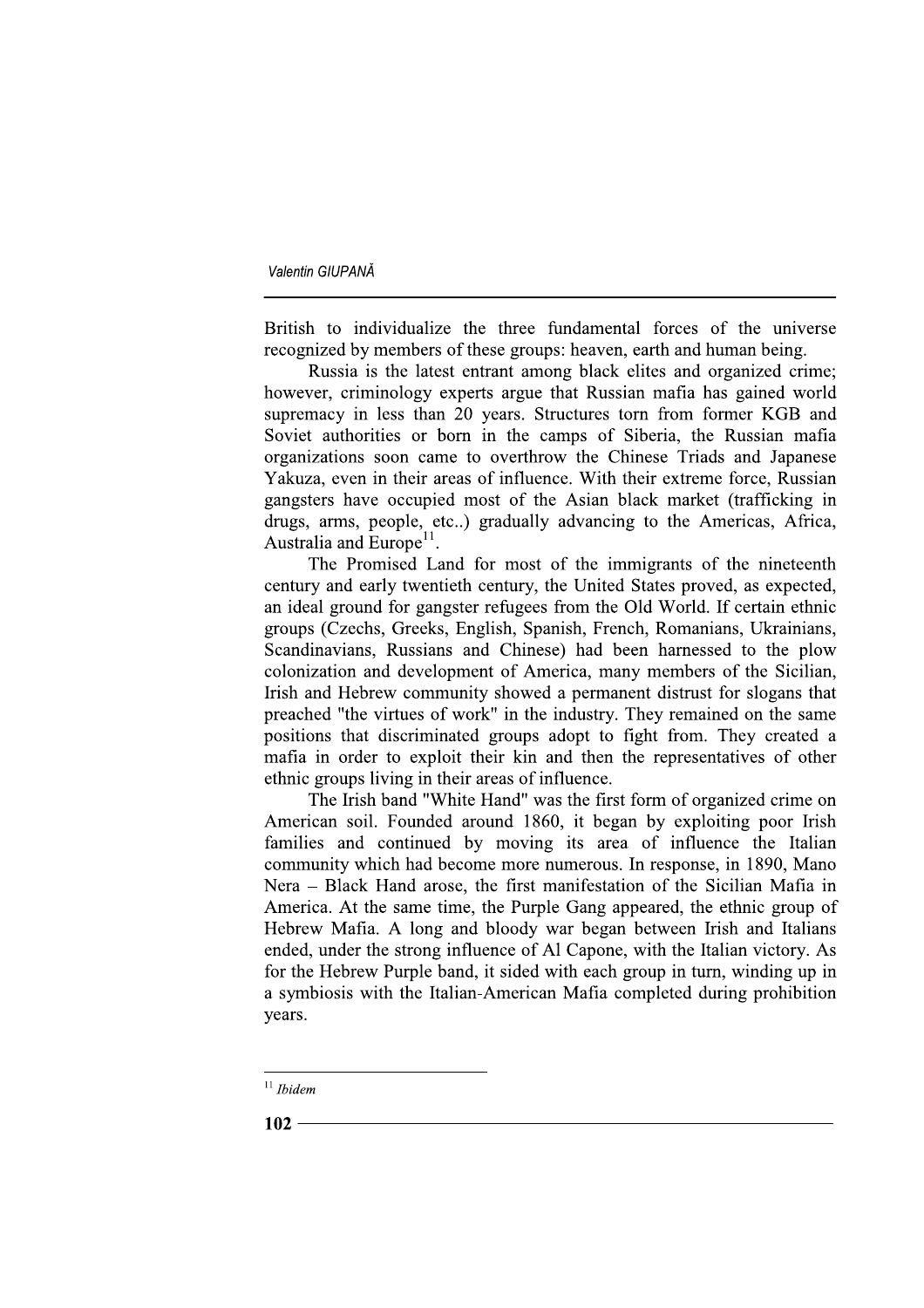As an interesting detail, we need to mention the fact that the structure of Italian-American Mafia was a secret guarded so closely that the authorities did not manage to reveal it until 1962 when they learned that it was called La Cosa Nostra (LCN) and it was a conglomeration of mafia cells (Families), based on a well-established hierarchy. So, after more than three decades since Lucky Luciano had created this evil system, originally called the National Commission12.

Although relatively new, the organized crime groups in Africa are already in close contact with Russian factions as well as with Sicilian or Asian ones. On the Black Continent, the most influential mob originating from Nigeria came to control the largest part of the African black market. Its interdependence with the juvenile delinquency from other countries (Ghana, Sierra Leone, Benin, Somalia, etc) became evident when local authorities tried to identify the extent of the phenomenon. The Moroccan mafia is particularly dangerous, as it is one of the pillars of drug trafficking from the Middle East (Golden Crescent – Pakistan, Iran, Afghanistan) to Europe or Asia, the largest drug consumer after the United States of America<sup>13</sup>.

Central and South America occupy a rather sad first place worldwide in terms of drug trafficking because of the Mexican, Colombian, and Brazilian cartels or of those from Venezuela. As expected, the Italian-American mafia, the Sicilian, Chinese, Japanese and more recently, the Russian, could not miss the opportunity to take a small portion of unimaginable funds moving on the market of "white death." Thus, in exchange for cocaine, cartels in Latin America receive money or arms from all over the world, thus ending the bloody circle of groups that make up the effects of activities performed under the generic name of "organized crime".

In conclusion, we wish to emphasize that everything mentioned above is only a brief overview of the phenomenon that has already seized more than a third of the global economy, organized crime.

In 1988, at the first International Symposium regarding organized crime, held at the Interpol General Secretariat in Saint-Cloud/France, the following definition of organized crime was accepted: "any enterprise or

 $12$  Ibidem

 $13$  *Ibidem*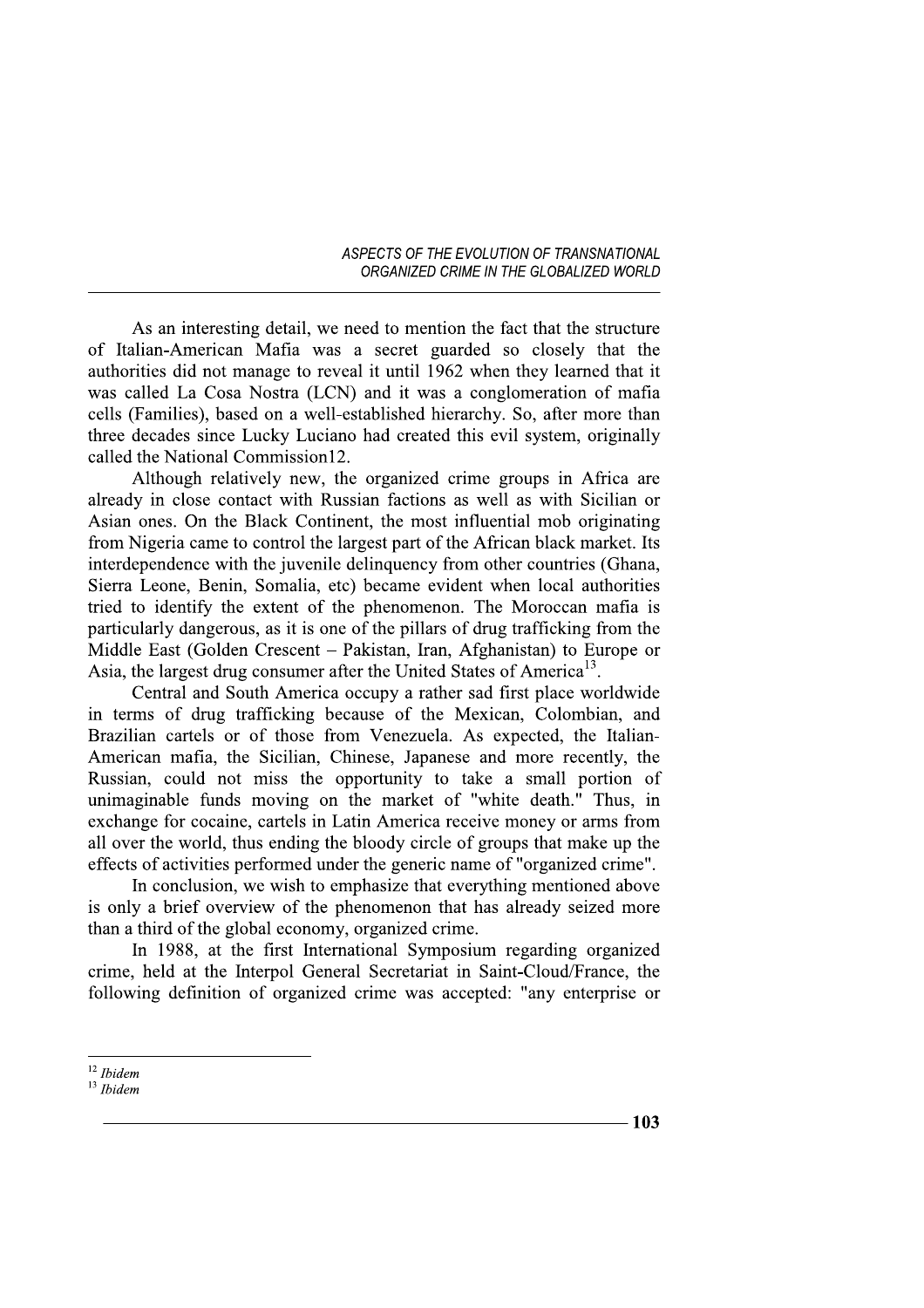group of persons engaged in continuous illegal activity, aimed mainly at making profit, regardless of national borders."

Additional elements to defining organized crime were brought by the Global Plan of Action against Transnational Organized Crime, adopted by the UN Ministerial Conference held in November 1994 in Naples14. According to section 12 of this plan, the phenomenon can be characterized by the following aspects: organizing groups for the purpose of criminal activities; hierarchical links or personal connections that allow certain individuals to lead their group through stringent internal sanctions; using violence, intimidation and corruption in order to achieve profits or to obtain control over some territories or markets; recycling illegal profits to the benefit of a criminal activity and in order to go beyond the legal economy and national borders; establishing cooperation with other organized transnational criminal groups.

A particularly relevant feature of the organized criminal group is the constant need for legal protection of its activities and its ability to infiltrate governmental institutions, including customs services, police, judiciary system, and even national parliaments.

A reputed organized crime analyst defines the phenomenon as "the purposeful committing of crimes, motivated by obtaining profits and the struggle for power, with particular relevance either for each individual or for all of them together, if this deed involved the actions of more than two people, over a long or indefinite period of time; using commercial or similar business structures; using violence to intimidate and exert its influence in politics, mass media, public administration, judiciary or economic sectors<sup>15</sup>.

The Recommendation Draft on basic principles in the fight against organized crime, issued by the Council of Europe / Committee of Experts on issues of criminal law and criminology, organized crime, the criminal organization is defined as "a structured association established over a period of time, of more than two persons acting deliberately to commit crimes that are punishable by deprivation of liberty or detention order of at least four years or a more serious penalty, no matter whether such crimes are a goal or

<sup>&</sup>lt;sup>14</sup> Nations Unies - Conseil Economique et Social - Conférence Ministérielle Mondiale sur la criminalise transnationale organise, Rapport du Comite Plénier, 1994, pp.1 și 7<sup>15</sup> Michael Ecile, Sur <sup>1</sup>

Michael Feile-Spălarea banilor-o provocare la adresa politicii internaționale, Ed. Anssenopolitik, Paris, 1997, p.14.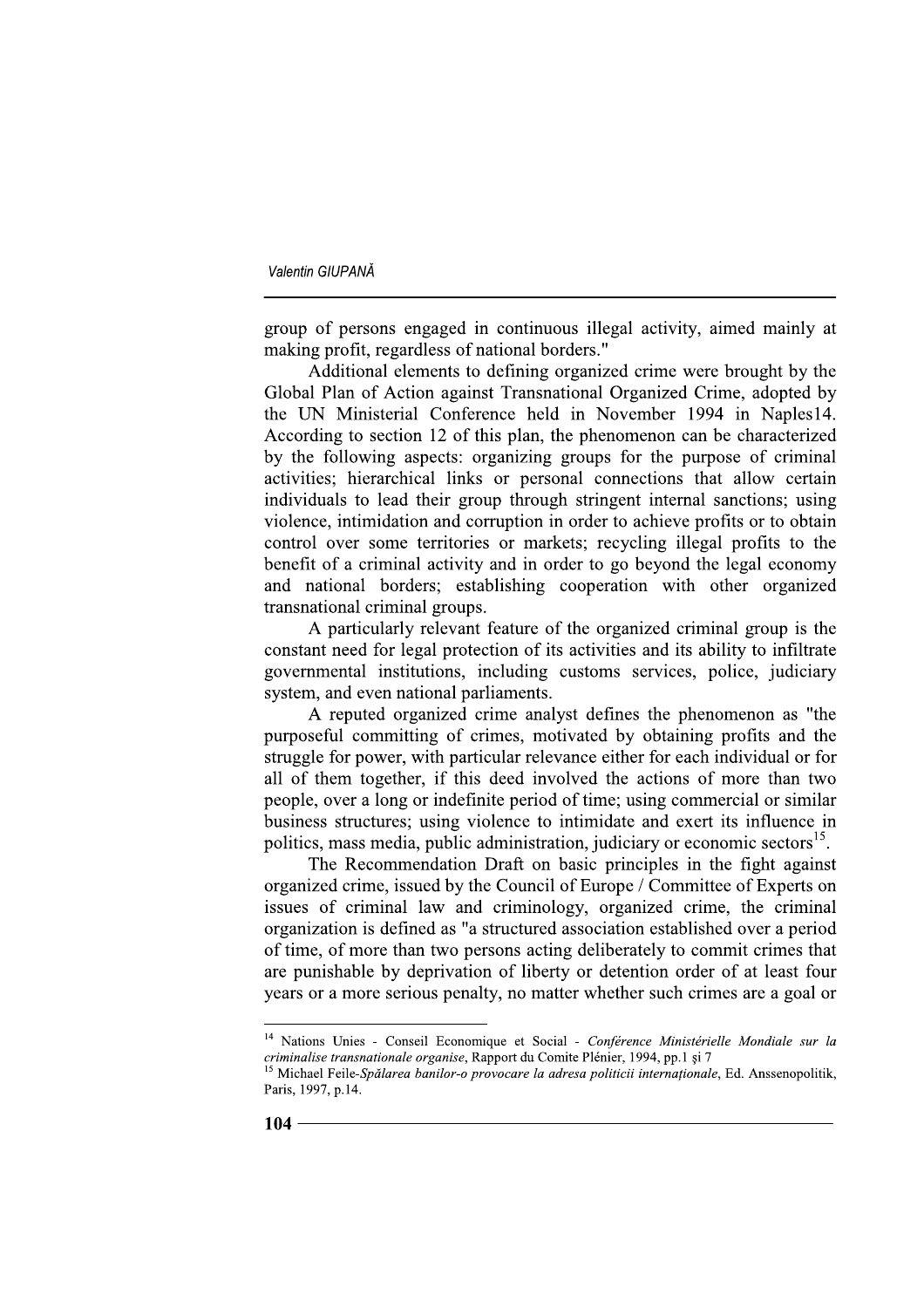a means of material gains themselves or, where applicable, of adversely affecting the actions of public authorities<sup>16</sup>."

In the United Nations Convention against transnational organized crime, a organized criminal group is defined as a structured group of three or more persons, performing over a certain period of time and acting concentratedly with the aim of committing one or more serious crimes stipulated in this Convention, in order to obtain, directly or indirectly, a financial or other material benefit.

Finally, attempting a comprehensive understanding of the phenomenon, we can say that organized crime represents the activities of an organization, association, or of a group consisting of at least three people, with a fixed structure, undertaken in order to obtain material or other benefits as a result of acquiring and exercising control over some villages, districts, areas, markets or economic, political or social sectors, by making use of the criminals' economic power or the force resulting from their connections with other members of the organization, association or group, or by using violence, intimidation, corruption, blackmail or other such fraudulent means.

In this context, organized crime has particular relevance as a global phenomenon which, because of the negative consequences, forced the specialized bodies of state or international level to take more decisive measures of prevention and control. Organized crime has as targets objectives which, if accomplished, will seriously affect national security, as clandestine networks act systematically, fully covered, seeking to control and influence by means of corruption, blackmail and violence, the decisionmaking process at the state level. Scientific research and especially the research bibliography allowed us to highlight the main features of organized crime 17, as shown in conceptualizing the phenomenon.

group Performing constant criminal activities (organization. association), determined by the need to: extend the reach and ability to market competitive illegal products and services; ensure the security of law offenders with respect to the police and rival business groups.

 $16$  http://book.coe.int, 15.01.2010

<sup>&</sup>lt;sup>17</sup> Bujor V., Guțuleac V., Metodologia cunoașterii și clasificării grupărilor criminale, Chișinău, 1998, pp. 102-129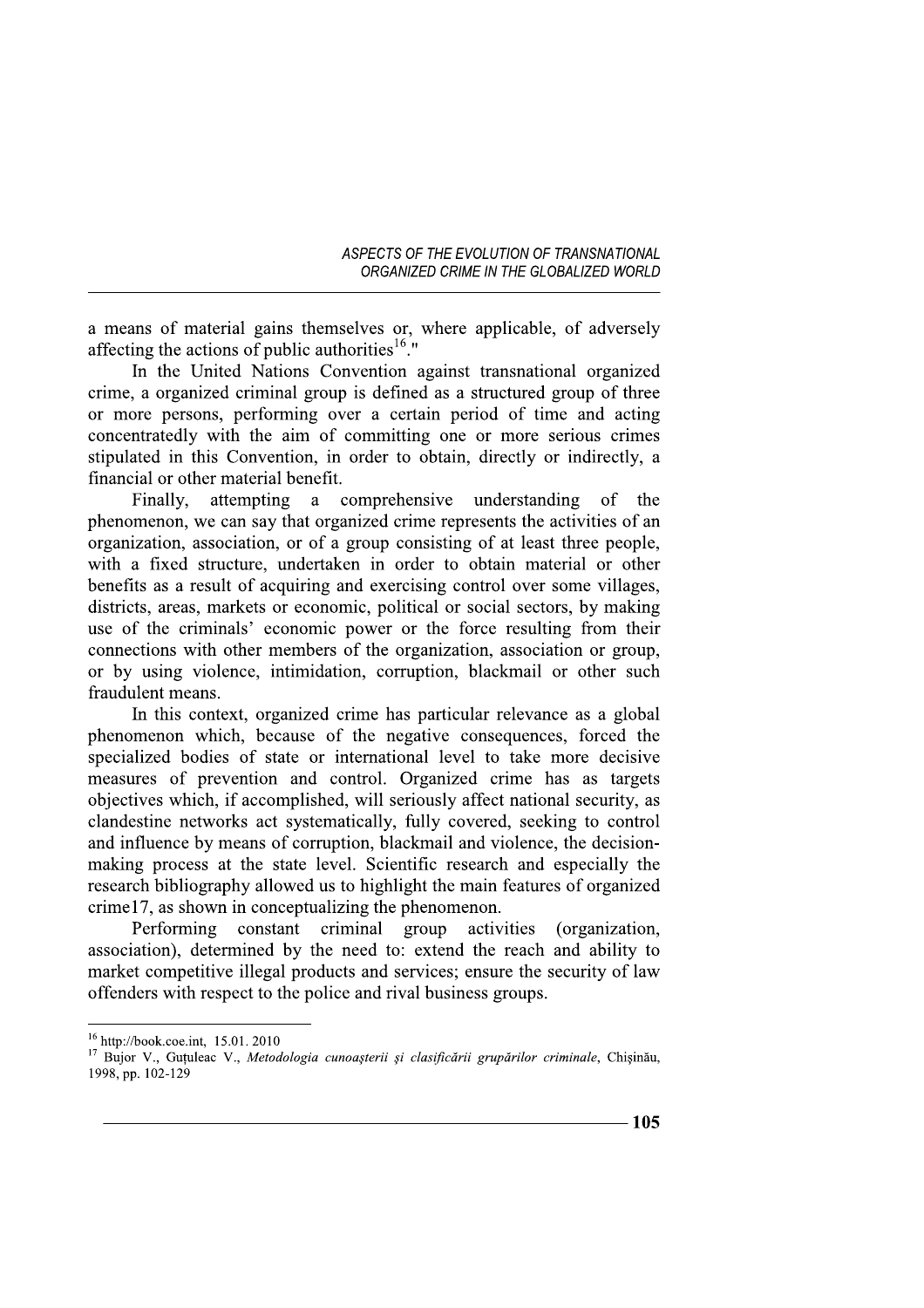Specialization and distribution of roles among the organization members and among members of criminal groups which make up such a criminal association. The segmentation of criminal activities creates difficulties difficult to overcome in the evidentiary law enforcement activity, given that often the same criminal group members do not know each other and do not have an exact idea about the organization of the group as a whole.

The strict hierarchy within the criminal group which includes the establishment of strong relationships upright routing, in which the superior's orders are an absolute authority, criminal group leaders do not come into direct contact with those who are immediately subordinated hierarchically. This makes it difficult to expose the heads, undermining police efforts to destroy the criminal group, which is reconstituted every time its leaders are left free.

The rules of behavior are strictly observed. The existence of so-called codes of conduct and the adoption of specific rules within the group are a necessity which offers it order and automatism. The strict regulation of the relations among its members also increases its security. These rules are strictly applied and any violation is severely punished.

The activity of the organized crime groups is always targeted at making profit. This feature, that is, getting considerable income can be placed in the foreground, being one of the main characteristics of organized crime.

The production or delivery of illicit products or services, specific to organized crime, speculates an objective social demand, which cannot be met legally. The provision of goods (merchandise or products) include illegal drug trafficking, trafficking in alcoholic beverages and tobacco products, weapons and explosives trafficking, smuggling cars and works of art, smuggling nuclear (radioactive) material, human trafficking (slavery, human organs, etc) and unskilled labor, counterfeiting currency, kidnapping and murdering people.

As an object of activity of organized crime in the sphere of providing illegal services, the following are significant examples: sexual services and pornography, usury and gambling, underground arbitration and conflict resolution. Performing these activities, as well as the involvement in legal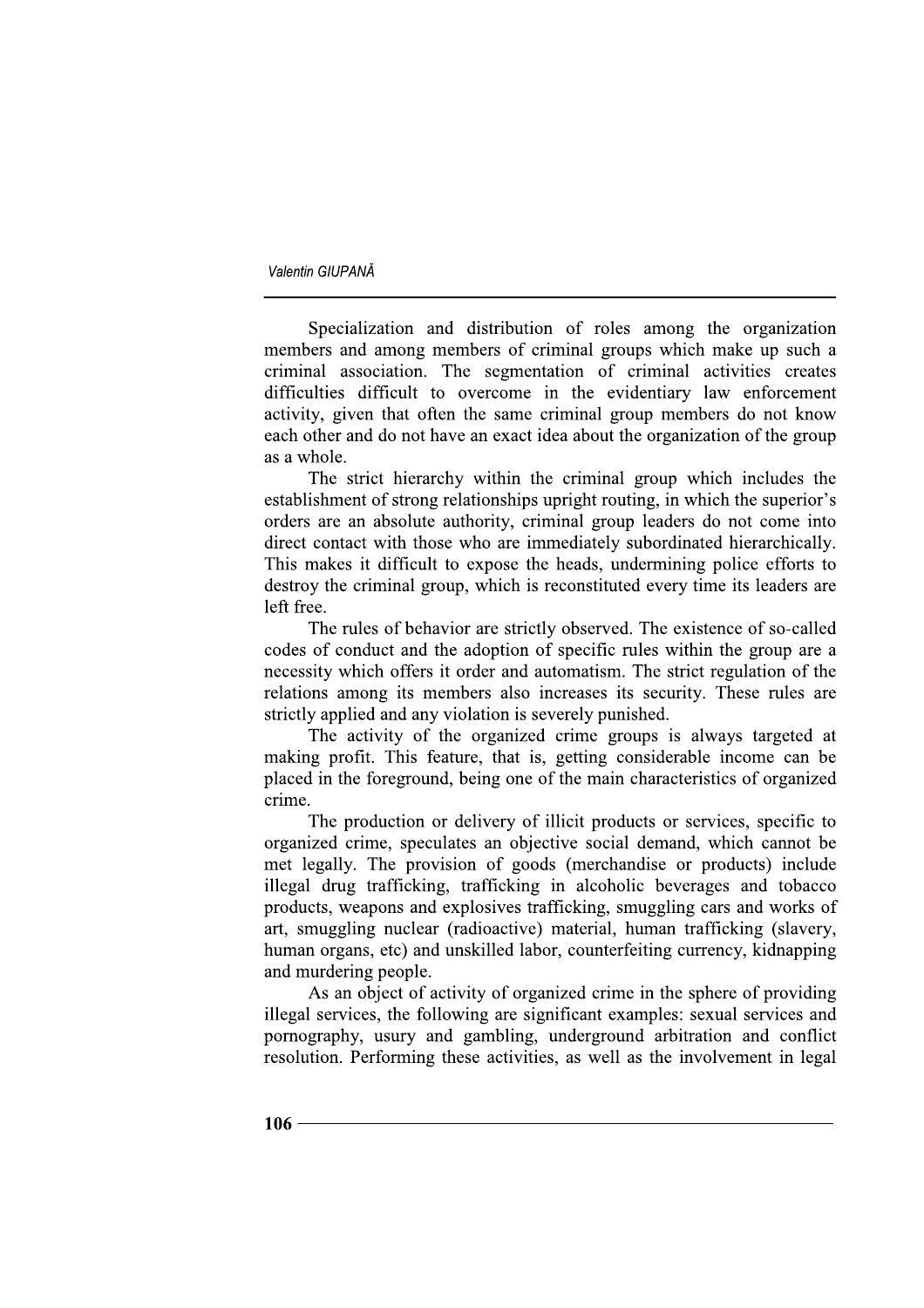affairs are aimed at acquiring maximum profits and, not least, at the creation of mechanisms of political influence.

Obtaining power, in the sense of real opportunities to determine the actual making of certain political, economic, financial decisions, influencing the media, government etc in the interest of the underworld.

The involvement in legal business. Having more cash than the other entrepreneurs, which they can keep under control through corruption and violence, the members of organized crime are able to subordinate important fields, acting like a virus capable of seriously affecting the economy. However, this involves the use of illegal methods such as monopoly. extortion, tax evasion, unfair competition, etc.

Corruption of public officials. Indeed, in order to safely carry out activities, without fear of intervention by state institutions, the members of organized crime try to bribe officials of all ranks and at all levels.

By making a special note of the fact that through corrupt officials, decisions are adopted (or rejected) in the interest of the criminal world<sup>18</sup>, we are also highlighting a new trend, that of ensuring the security of the group, the evasion of legal responsibility, and the promotion of interest through officials.

As a conclusion of everything listed above, we can say, looking at statistics, that lately the leaders of organized crime have become aware that they are able, without corrupt intermediaries, to promote their interests, to control power. Therefore, organized crime does its best to avoid any threat to its interests, infiltrating and promoting its people into the state structures, political parties, and trade unions. By growing and growing, this trend can lead to the establishment of a cleptocratic society.

At present, organized crime operates without any transparency, hiding in a nearly perfect clandestinity<sup>19</sup>, as stated by J. Ziegler, maximizing profits and its accumulated capital gains at a dazzling pace, operates the optimum cartelization of its activities, while cartels share their territories and institute to their advantage a monopoly domination and even more than that, create oligopoles. Organized crime is involved in legal and illegal economic

<sup>&</sup>lt;sup>18</sup> Dobrinoiu V., Corupția în dreptul penal român, Ed. Lumina Lex, București, 2001, p. 6

<sup>&</sup>lt;sup>19</sup> Jean Ziegler, Seniorii crimei - organizatiile secrete contra democratiei, Ed. Antet, București, 1998, p. 68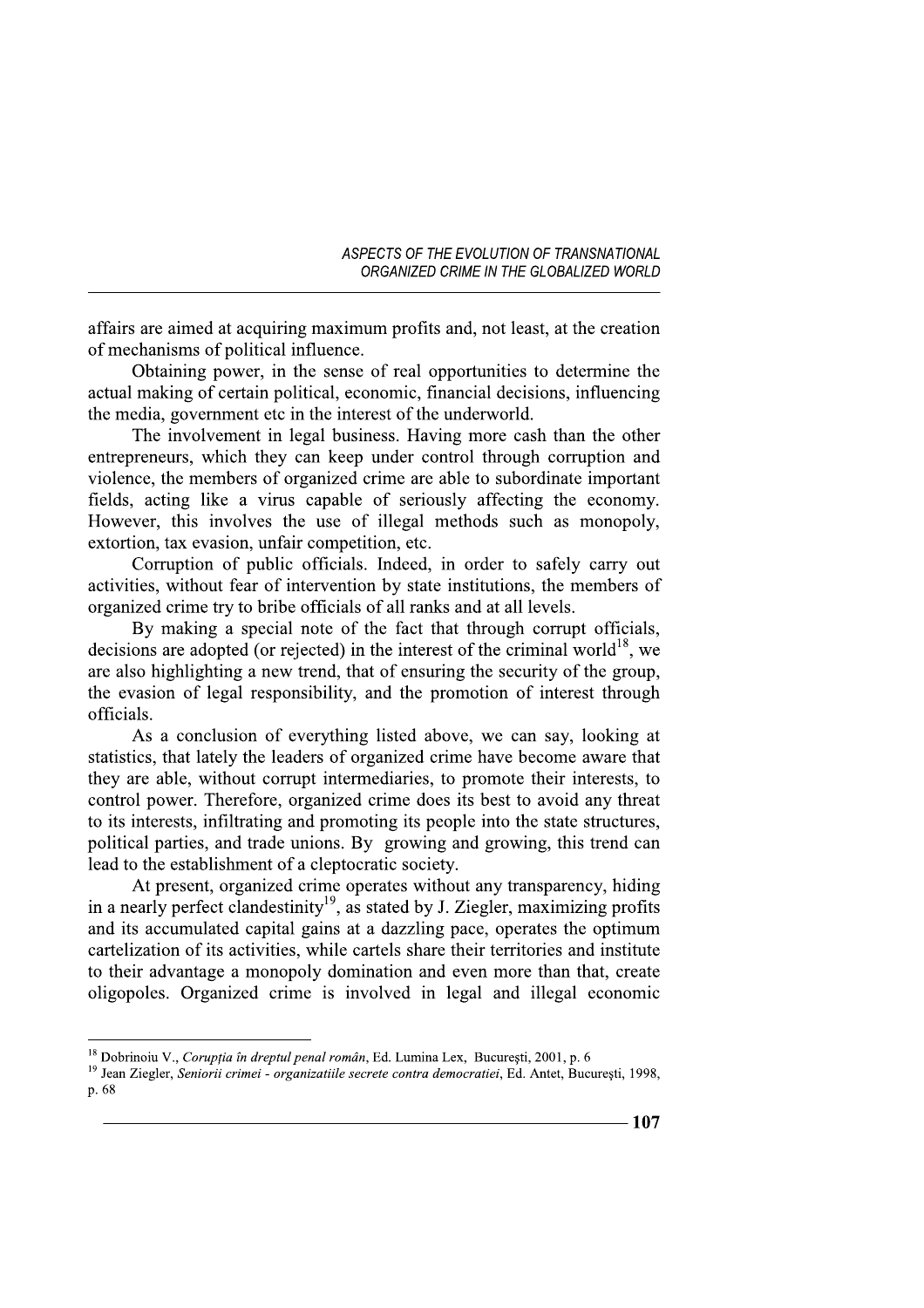activity, using aggressive and criminal methods that promote criminal interests, by resorting primarily to violence and other forms of intimidation.

The threat posed by organized crime to the rule of law lies not in the criminal act itself, but in the possibility that criminal organizations, by their enormous financial power may influence democratic processes in a sustainable manner. The immediate and visible consequence of this situation is the rapid progression of corruption among politicians and other decision makers in our society. By its enormous financial power, organized crime is secretly gaining an increasingly important influence in our economic, social and political life, but also in public administration, including justice. Organized crime can destabilize spiritual life, politics, and social life, and can gradually lead to the disappearance of judicial independence, the credibility of politicians, and, not the least, the confidence in the protective power of values and the rule of law.

All the facts presented in this chapter reflect in our vision the essence and social dangers of organized crime. Other features of this phenomenon can also be highlighted, but as they have a high degree of generality, are not absolutely invariable, constant. They already refer not to the essence of organized crime, but to its manifestation. Still, for most of the shapes taken by organized crime, the characteristic aspect is the existence of all nine features mentioned above.

It is important to note that the phenomenon of organized crime constitutes a distinct type of crime, despite its intimate correlation with other types of crime, such as professional crime, recidivism, and group crime. Yet, organized crime coincides only in part with these types of crime and should not be mistaken for them.

According to The Explanatory Dictionary of Romanian Language (DEX)<sup>20</sup>, the term "crime" designates: "an offense that has a high degree of social danger and is sanctioned by law with the most severe punishments". According to the same bibliographical source, the term "crime" shall include "all offenses committed on a given territory in a given period". In our view, the latter definition is more appropriate for designating the criminal phenomenon.

<sup>&</sup>lt;sup>20</sup> Dictionarul Explicativ al Limbii Române, Editura Univers Enciclopedic, Bucuresti, 1998, p. 239.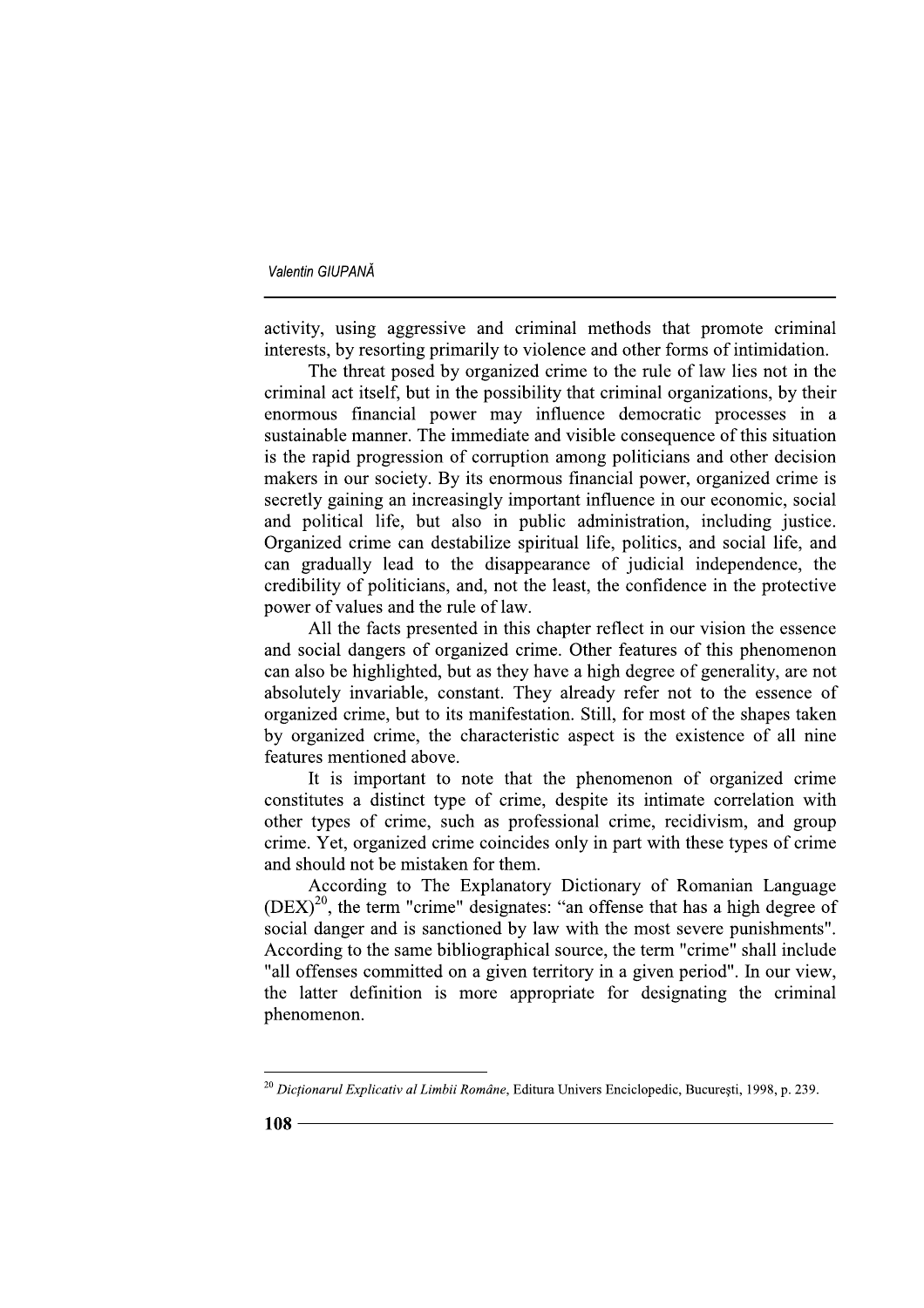The concept of cross-border organized crime is therefore determined by the connection between organized crime and committing an offense with a pregnant transnational character. Basically, the criminal activity of such a network becomes international, as it uses regional, continental, and intercontinental circuits.

The phenomenon of cross-border organized crime has emerged and is still expanding together with the development of globalization; the influence upon economic activities, finance and banking, transportation and especially technologies and communications determining its consolidation, all the more so as the harmonization of national legislations in the sphere of countering cross-border organized crime is still a goal to be reached.

Acknowledging the phenomenon of cross-border organized crime as the main threat to security21 must generate from the major responsible factors an important reaction of working together in order to counter the extremely serious effects that may occur in society as a whole and on the regional and global levels.



\*\*\* Romanian Strategy of National Security, Bucharest, 2007.

- \*\*\* National Strategy of Defense, Bucharest, 2010;
- \*\*\* National Strategy of Public Order 2010-2013, aprobată prin H.G. nr. 1040 din 13 octombrie 2010:
- Nations Unies Conseil Economique et Social Conférence Ministérielle Mondiale sur la criminalise transnationale organise, Rapport du Comite Plénier, 1994:
- \*\*\* Dictionarul Explicativ al Limbii Române. Editura Univers Enciclopedic, București, 1998;

<sup>&</sup>lt;sup>21</sup> National Strategy of Defense, Bucharest, 2010, p. 13